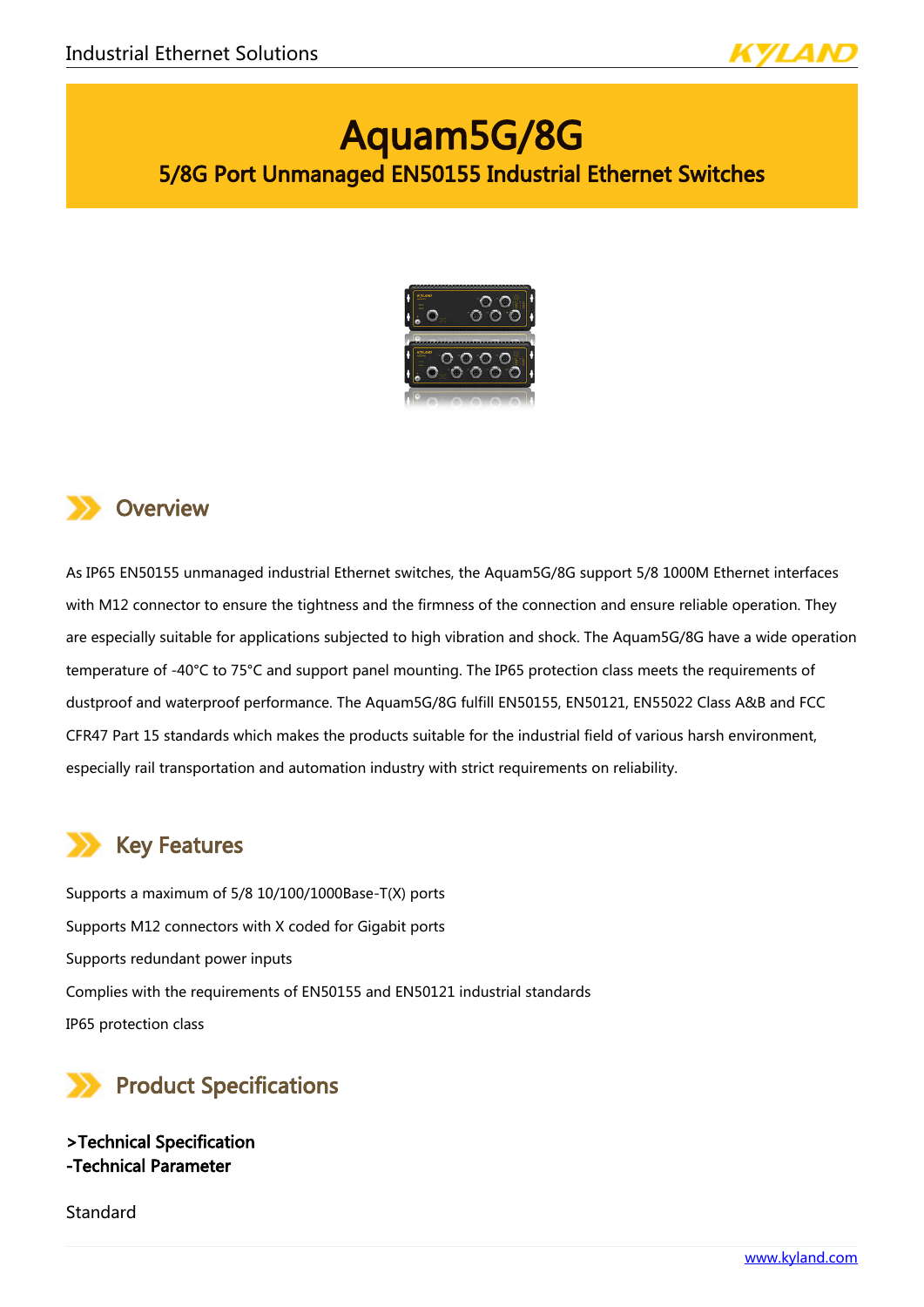

IEEE 802.3i(10Base-T) IEEE 802.3u(100Base-TX) IEEE 802.3ab(1000Base-T)

### -Switch Properties

MAC Table 16K Packet Buffer 2Mbit Packet Forwarding Rate 11.9Mpps Length of Jumbo 10K Bytes Switching Delay <10us

## -Interface

Fast Ethernet Port 10/100/1000Base-T(X), M12 connector

### -LED

LEDs on Front Panel Power LED: PWR1,PWR2 Interface LED: Link/ACT

## -Power Requirements

Power Input 24VDC(16.8-30VDC) 110VDC(50.4-137.5VDC) Power Terminal M12 Power Consumption 5.6W@24VDC 7.1W@110VDC Overload Protection Support Reverse Connection Protection Support

## -Physical Characteristics

Housing Metal cooling Nature cooling,fanless Protection Class IP65 Dimensions 74mm×220mm×50.9mm(W×H×D) Weight <0.9Kg Mounting panel mounting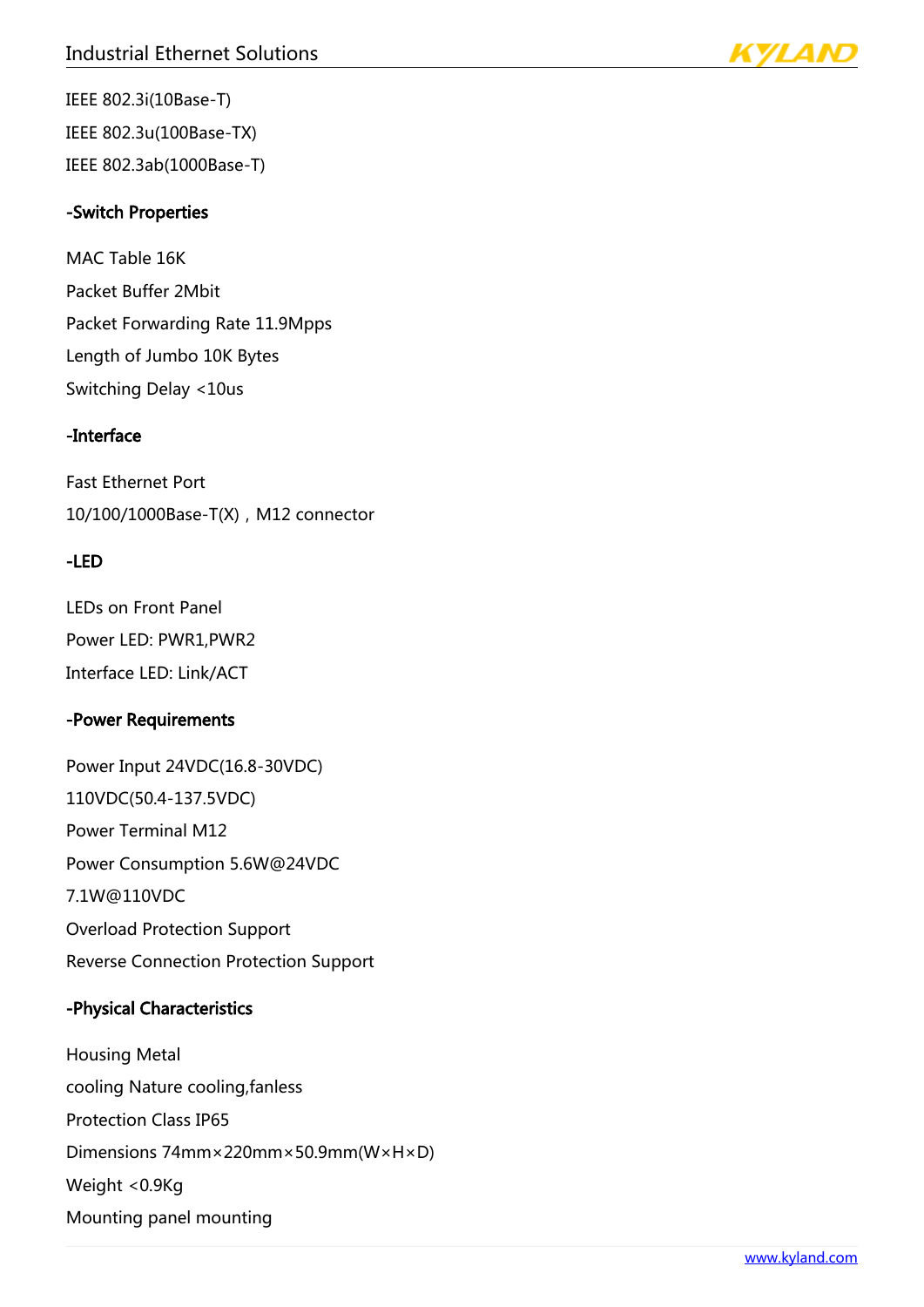

## -Environmental Limits

Operating Temperature -40 to +75°C Storage Temperature -40 to +85°C Ambient Relative Humidity 5 to 95% (non-condensing)

### -Warranty

MTBF 2388722h Warranty Period 5 years

### -Approvals

For the latest information, please visit the website of Kyland

## -Industrial Standard

### EMI

FCC CFR47 Part 15,EN55022/CISPR22,Class A EMS IEC61000-4-2 (ESD) ±6kV (contact), ±8kV (air) IEC61000-4-3 (RS) 20V/m (80MHz-2GHz) IEC61000-4-4 (EFT) Power Port: ±2kV; Data Port: ±2kV IEC61000-4-5 (Surge) Power Port: ±1kV/DM, ±2kV/CM IEC61000-4-6 (CS) 10V (150kHz-80MHz) IEC61000-4-8(Power frequency magnetic field)50Hz 100A/m IEC61000-4-9(Pulsed magnetic field )300A/m IEC61000-4-29 (Voltage Short interruptions) 10ms 100% Safety EN60950-1 Machinery IEC61373 (Vibration and Shock)

IEC60068-2-32 (Free Fall)

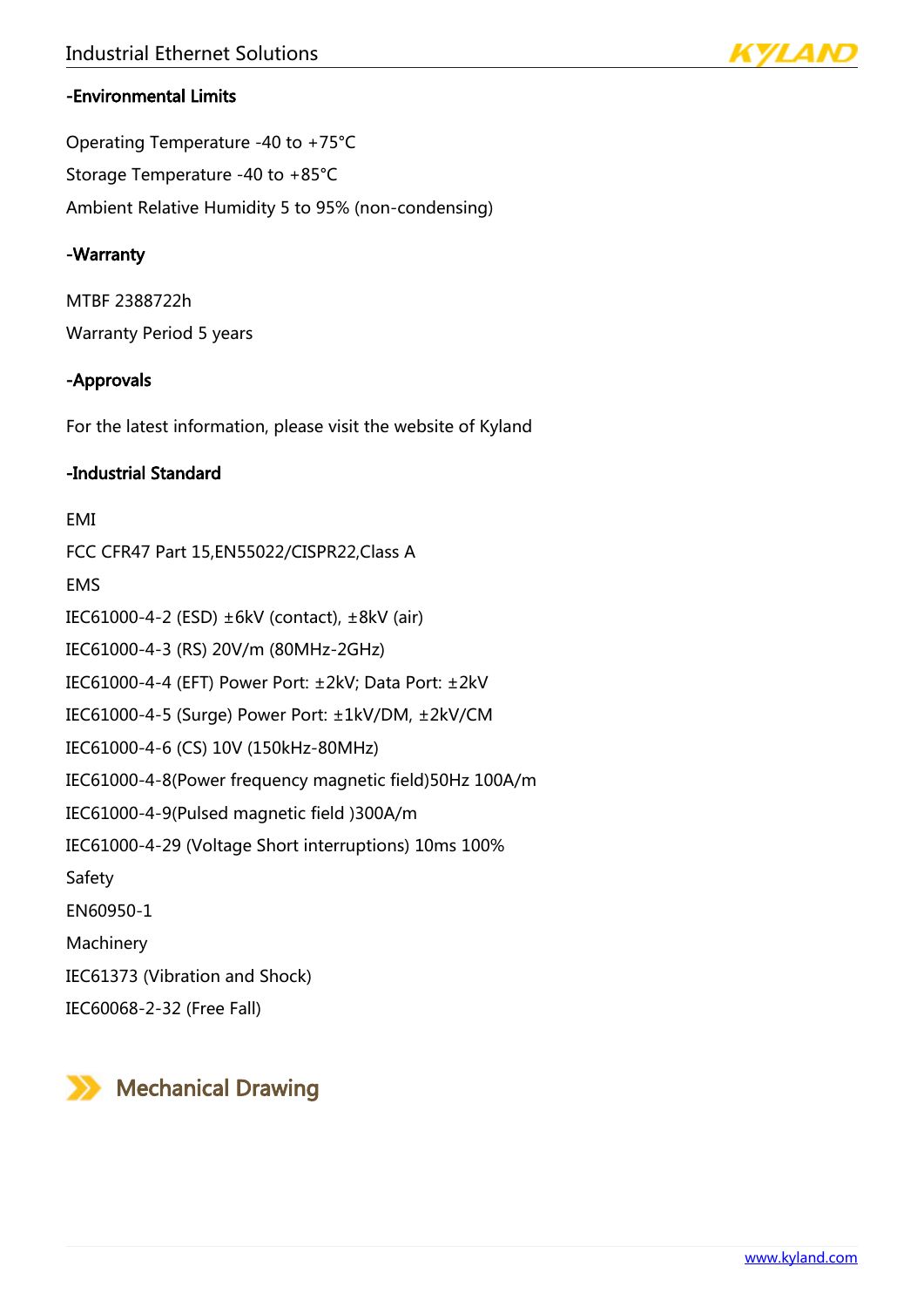





KYLAN





## Ordering Information

## Ordering Information

|       | Product Model Aquam5G-Ports-PS1-PS2   |
|-------|---------------------------------------|
|       | <b>Code Definition Ordering Codes</b> |
| Ports | 5G= 5 X 10/100/1000BASE-T(X) M12 port |